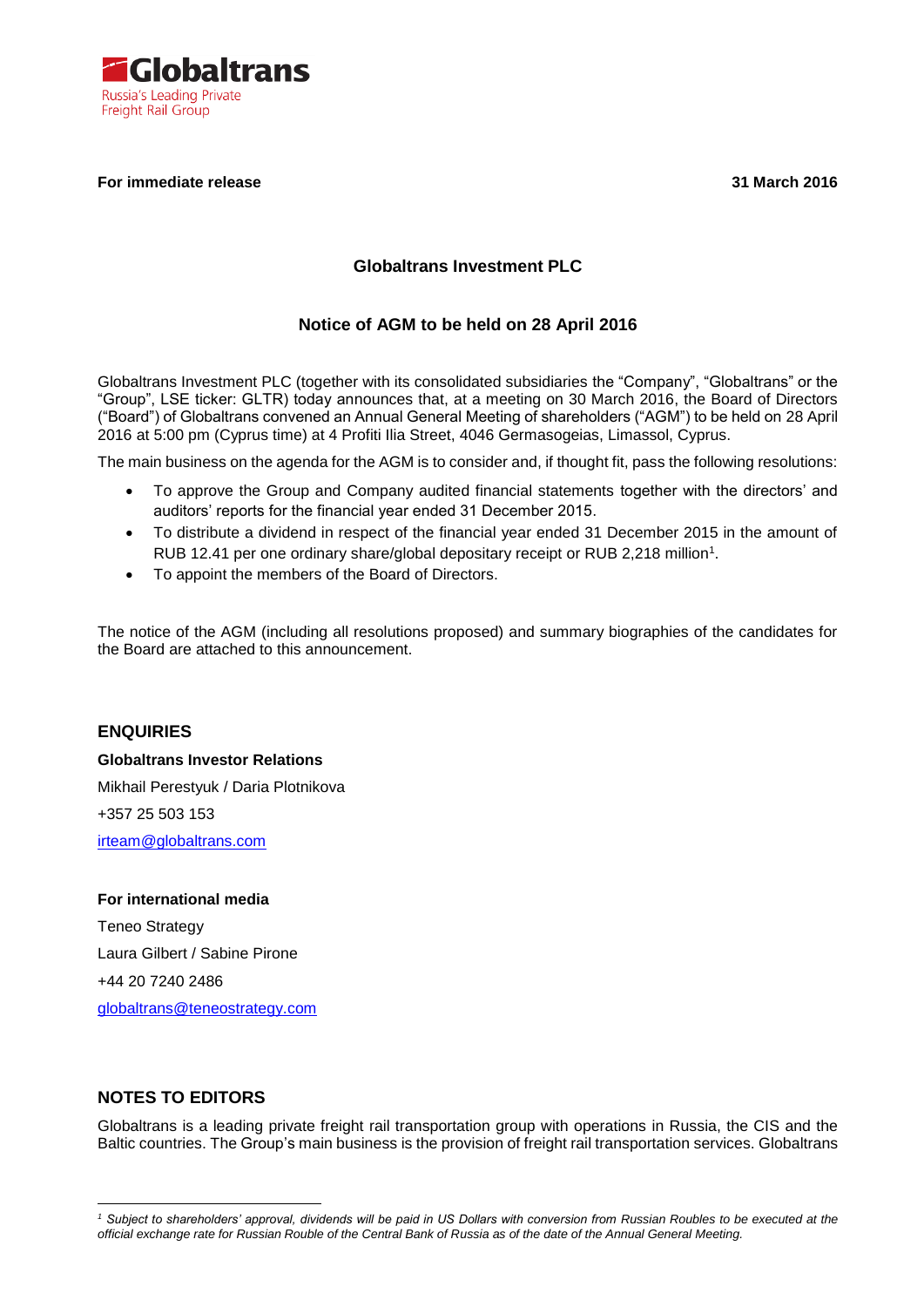provides services to more than 500 customers and its key customers include a number of large Russian industrial groups in the metals and mining and the oil products and oil sectors.

Globaltrans' global depositary receipts (ticker symbol: GLTR) have been listed on the Main Market of the London Stock Exchange since May 2008. Globaltrans was the first freight rail transportation group with operations in Russia to have an international listing.

To learn more about Globaltrans, please visit [www.globaltrans.com](file:///C:/Users/Perestyuk/Desktop/GLTR%20FY%202013%20Results/FY2013%20Results%20Execution%20copies/RNS/www.globaltrans.com)

### **LEGAL DISCLAIMER**

Some of the information in this announcement may contain projections or other forward-looking statements regarding future events or the future financial performance of Globaltrans. You can identify forward-looking statements by terms such as 'expect', 'believe', 'anticipate', 'estimate', 'intend', 'will', 'could', 'may' or 'might', the negative of such terms or other similar expressions. Globaltrans wishes to caution you that these statements are only predictions and that actual events or results may differ materially. Globaltrans does not intend to update these statements to reflect events and circumstances occurring after the date hereof or to reflect the occurrence of unanticipated events. Many factors could cause the actual results to differ materially from those contained in projections or forward-looking statements of Globaltrans, including, among others, general economic conditions, the competitive environment, risks associated with operating in Russia, rapid technological and market change in the industries Globaltrans operates in, as well as many other risks specifically related to Globaltrans and its operations.

-------------------------------------------------------------END--------------------------------------------------------------

#### **NOTICE OF THE ANNUAL GENERAL MEETING AND RESOLUTIONS PROPOSED**

#### **THIS DOCUMENT IS IMPORTANT AND REQUIRES YOUR IMMEDIATE ATTENTION**

NOTICE IS HEREBY GIVEN that the Annual General Meeting of the shareholders of Globaltrans Investment PLC ("The Company") will be held at 4 Profiti Ilia Street, 4046 Germasogeias, Limassol, Cyprus on 28<sup>th</sup> of April 2016 at 5:00 p.m. (Cyprus time), to consider and, if thought fit, pass the following resolutions:

#### **ORDINARY BUSINESS**

1

1. THAT the Group and Company audited financial statements together with the directors' and auditors' reports for the financial year ended 31 December 2015 be and are hereby approved.

2. THAT the Company shall distribute dividends in the amount of RUB 12.41<sup>2</sup> per one share in respect of the financial year ended 31 December 2015 is hereby approved.

3. THAT PricewaterhouseCoopers Limited be re-appointed as auditors of the Company to hold office until the conclusion of the next general meeting at which the accounts are laid before the Company and that the remuneration of the auditors be determined by the Board of Directors of the Company.

4. THAT the authority of all members of the Board of Directors of the Company is terminated.

5. THAT J. Carroll Colley be appointed as a director of the Company until the conclusion of the annual general meeting of the shareholders of the Company, which will take place in 2017 with an annual gross remuneration of USD 100 000 (one hundred thousand).

6. THAT Johann Franz Durrer be appointed as a director of the Company until the conclusion of the annual general meeting of the shareholders of the Company, which will take place in 2017 with an annual gross remuneration of USD 150 000 (one hundred fifty thousand).

*<sup>2</sup> Subject to shareholders' approval, dividends will be paid in US Dollars with conversion from Russian roubles to be executed at the official exchange rate for the Russian rouble of the Central Bank of Russia as of the date of the Annual General Meeting.*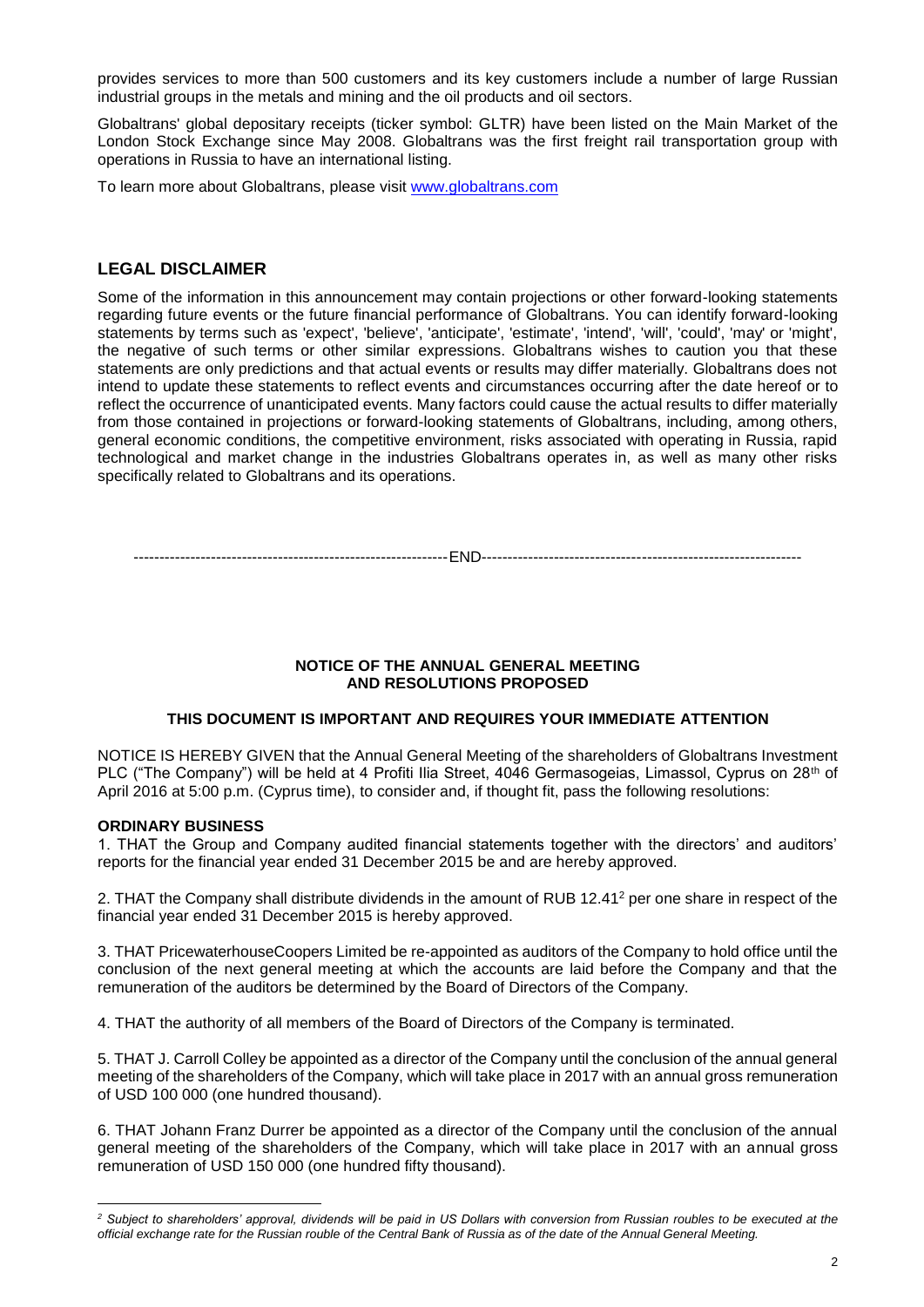7. THAT Alexander Eliseev be appointed as a director of the Company until the conclusion of the annual general meeting of the shareholders of the Company, which will take place in 2017.

8. THAT Zarema Mamukaeva be appointed as a director of the Company until the conclusion of the annual general meeting of the shareholders of the Company, which will take place in 2017.

9. THAT Elia Nicolaou be appointed as a director of the Company until the conclusion of the annual general meeting of the shareholders of the Company, which will take place in 2017 with an annual gross remuneration of EUR 1 500 (one thousand five hundred).

10. THAT George Papaioannou be appointed as a director of the Company until the conclusion of the annual general meeting of the shareholders of the Company, which will take place in 2017 with an annual gross remuneration of EUR 45 000 (forty five thousand).

11. THAT Melina Pyrgou be appointed as a director of the Company until the conclusion of the annual general meeting of the shareholders of the Company, which will take place in 2017.

12. THAT Konstantin Shirokov be appointed as a director of the Company until the conclusion of the annual general meeting of the shareholders of the Company, which will take place in 2017.

13. THAT Alexander Storozhev be appointed as a director of the Company until the conclusion of the annual general meeting of the shareholders of the Company, which will take place in 2017.

14. THAT Alexander Tarasov be appointed as a director of the Company until the conclusion of the annual general meeting of the shareholders of the Company, which will take place in 2017.

15. THAT Michael Thomaides be appointed as a director of the Company until the conclusion of the annual general meeting of the shareholders of the Company, which will take place in 2017.

16. THAT Marios Tofaros be appointed as a director of the Company until the conclusion of the annual general meeting of the shareholders of the Company, which will take place in 2017 with an annual gross remuneration of EUR 1 000 (one thousand).

17. THAT Sergey Tolmachev be appointed as a director of the Company until the conclusion of the annual general meeting of the shareholders of the Company, which will take place in 2017.

18. THAT Michael Zampelas be appointed as a director of the Company until the conclusion of the annual general meeting of the shareholders of the Company, which will take place in 2017 with an annual gross remuneration of EUR 60 000 (sixty thousand).

By order of the Board of Directors

...................................... Elia Nicolaou **Secretary** 30 March 2016 Office address: Office 202, 2nd floor Kanika International Business Center 4 Profiti Ilia Street 4046 Germasogeias, Limassol, Cyprus

Notes:

1. Every member entitled to attend and vote at the above mentioned general meeting is entitled to appoint a proxy to attend and vote on his/her behalf. Such proxy need not be a member of the Company. To be valid, the relevant instrument appointing a proxy must be in the form attached to this notice of a general meeting and if applicable the power of attorney or other authority if any under which it is signed or a notarially certified copy of that power or authority shall be delivered at the registered office of the Company, at Omirou 20, Agios Nikolaos, 3095 Limassol, Cyprus, or at the office located at: 2<sup>nd</sup> floor, 4 Profiti Ilia Street, 4046 Germasogeias, Limassol, Cyprus not later than 48 hours before the time for holding the general meeting.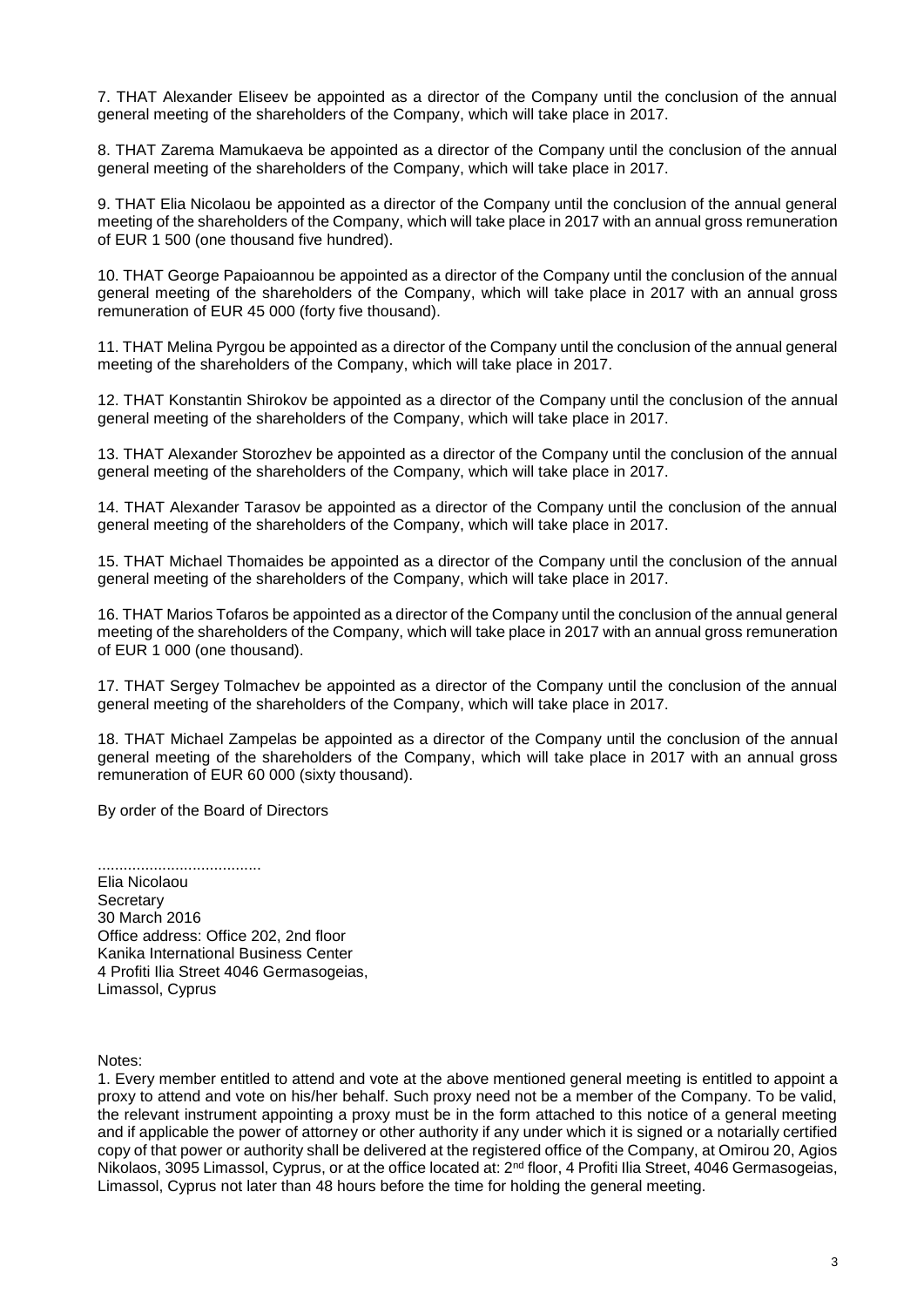Appendix 1

### **Proxy Form**

### **To: Globaltrans Investment Plc (the "Company")**

I/We ............... of ................ being a member/members of the Company hereby appoint ............. of ........................... or failing him .......................... of ......................... as my/our proxy to vote for me/us or on my/our behalf at the General Meeting of the Company, to be held on 28 April 2016 and at any adjournment thereof.

Notes to Form of Proxy:

1. The Form of Proxy shall be in writing under the hand of the appointer or of his attorney duly authorised in writing, or if the appointer is a corporation, either under seal or under the hand of an officer or attorney duly authorised. A proxy need not be a member of the Company.

2. To be valid, this Form of Proxy and if applicable the power of attorney or other authority if any under which it is signed or a notarially certified copy of that power or authority must be delivered at the legal address of the Company, at Omirou 20, Agios Nikolaos, 3095 Limassol, Cyprus or at the office located at: 2<sup>nd</sup> floor, 4 Profiti Ilia Street, 4046 Germasogeias, Limassol, Cyprus not later than 48 hours before the time for holding the general meeting.

3. In the case of joint holders the vote of the senior who tenders a vote, whether in person or by proxy, shall be accepted to the exclusion of the votes of the other joint holders; and for this purpose seniority shall be determined by the order in which the names stand in the Register of Members.

Appendix 2

### **Brief biographies of the candidates for the Board of Directors** *(in alphabetical order)*

#### **John Carroll Colley**

John Carroll Colley was appointed to the Board as an independent non-executive director in April 2013. He is chairman of the Audit Committee and has extensive experience in international trade and risk management within both the public and private sectors.

Mr Colley is currently the principal of Highgate Consulting LLC, a global advisory consulting company. From 2007 to 2010, Mr Colley, a fluent Russian speaker, was the country manager for Russia at Noble Resources SA. Prior to that, he held a variety of positions in the public sector, including at the office of the US Trade Representative and the US Department of Commerce in Washington, DC. He also worked for Linkful Ltd and Noble Resources SA in Moscow from 1992 to 1999.

Mr Colley holds an MA in History and a BA in International Affairs and Russian Studies from the University of Virginia.

### **Dr Johann Franz Durrer**

Dr Johann Franz Durrer was appointed to the Board as an independent non-executive director in March 2008. He is chairman of the Remuneration and Nomination committees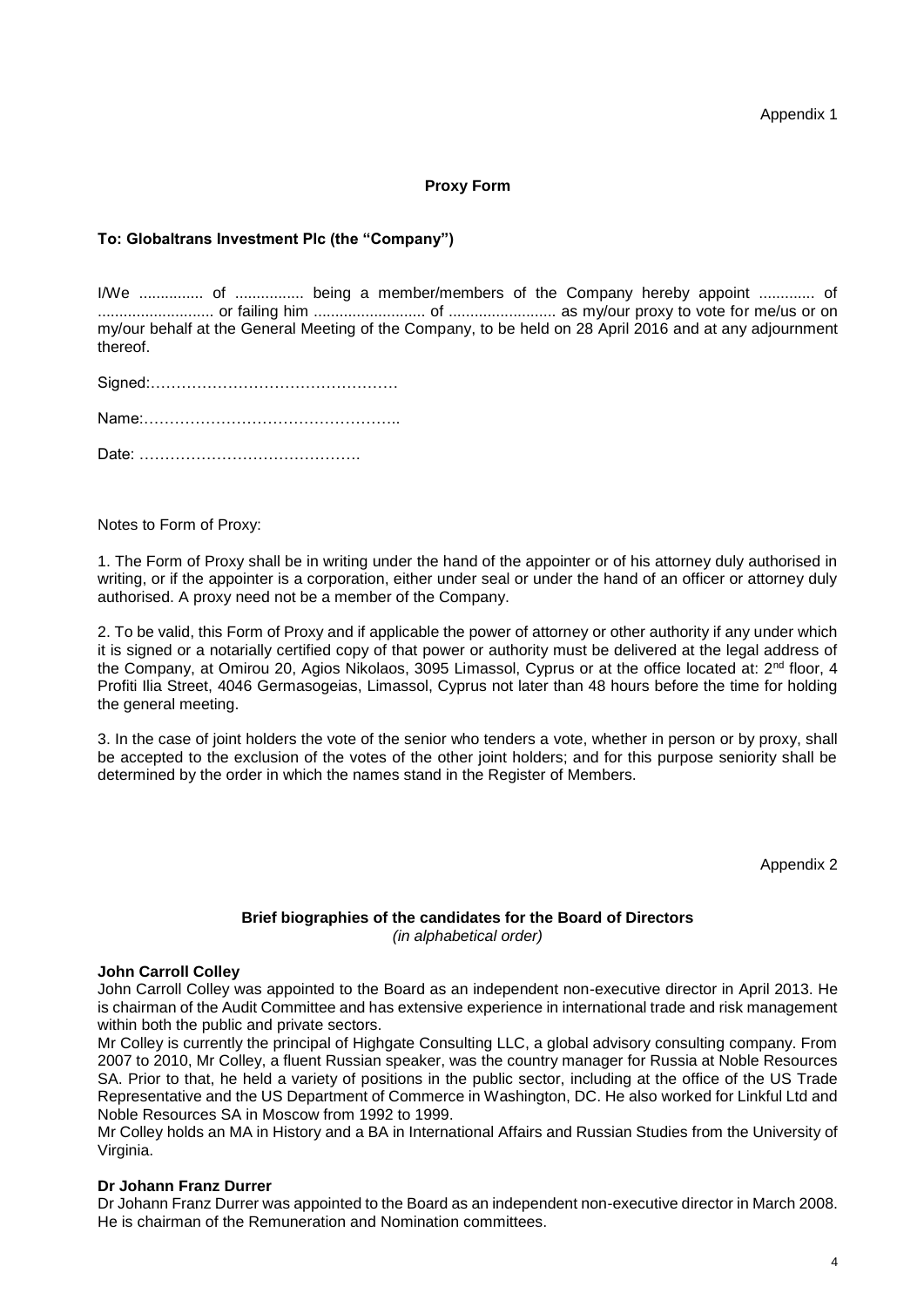Dr Durrer's career began in 1957 with the Union Bank of Switzerland. In 1970, he founded Fidura Treuhand AG, which provides book-keeping, auditing and financial services. He is a Board member of the transport company IMT-Dienst AG and also an executive Board member of several privately held companies. Dr Durrer graduated from the University of Zurich with a doctorate in economics and is a member of the Swiss Fiduciary Association.

### **Alexander Eliseev**

Alexander Eliseev joined the Board in March 2008 and serves as a non-executive director.

Mr Eliseev co-founded Globaltrans and has been actively involved in reforming the Russian rail market by introducing market-based principles. He has spent more than 15 years in senior management positions, mostly in the rail sector. He is also the chairman of the Board of the New Forwarding Company, GTI Management, BaltTransServis and AS Spacecom, all subsidiaries of Globaltrans.

Mr Eliseev is a graduate of the Russian State Medical University, where he studied biophysics.

#### **Zarema Mamukaeva**

Zarema Mamukaeva has extensive hands-on experience of working in various positions related to financial management that have included the following duties: coordinating the activities of accountants and financial departments and developing procedures for planning, accounting and managing CJSC Ural Wagon-repair Company (currently a subsidiary of Globaltrans).

Ms Mamukaeva also served as an acting head of department in the Transport Regulation Office of Russia's Federal Tariff Service. Later, she set up and managed the work of the Procurement department of JSC Federal Freight ("FGK"), one of the largest transport companies in Russia. She is also a member of the boards of GTI Management, AS Spacecom, New Forwarding Company and BaltTransServis.

Ms Mamukaeva graduated from the MEPhI National Nuclear Research University, majoring in nuclear reactors and power plants.

#### **Elia Nicolaou**

Elia Nicolaou joined the Board in March 2008 and serves as non-executive director. She is the company secretary and a member of the Audit Committee.

Ms Nicolaou has extensive experience in commercial and corporate law. She is currently the managing director of Amicorp (Cyprus) Ltd. Previously, she was head of the Corporate Legal department at Polakis Sarris LLC and also worked at C. Patsalides LLC. Ms Nicolaou sits on several boards of the Cyprus Chamber of Commerce.

Ms Nicolaou received an LLB in Law from the University of Nottingham and then an LLM in Commercial and Corporate Law from University College London. She also has an MBA from the Cyprus International Institute of Management.

#### **George Papaioannou**

George Papaioannou joined the Board as an independent non-executive director in April 2013. He also serves on the Audit Committee.

Mr Papaioannou has more than 18 years' experience in financial reporting, risk management, auditing, financial performance analysis and taxation. In 2004, Mr Papaioannou founded G. Papaioannou Auditors Ltd, which provides accounting, audit, tax and consulting services. From 2002 to 2004, he worked at Grant Thornton in Cyprus and before that for PricewaterhouseCoopers.

Mr Papaioannou holds a degree in Accounting and Financial Management from the University of Essex. He is a qualified chartered accountant and a fellow of the Institute of Chartered Accountants in England and **Wales** 

#### **Melina Pyrgou**

Melina Pyrgou was appointed to the Board as a non-executive director in April 2013. She is a barrister and one of the three directors at Pyrgou Vakis Law Firm, a Cyprus-based corporate and commercial law practice serving Cypriot and international clients.

Ms Pyrgou has more than 24 years of experience in corporate law and litigation. In 2007, she joined PricewaterhouseCoopers in Cyprus as director of Legal Services. She had previously been a partner at Kinanis – Pyrgou and Co. From 1991 to 1994, she was an associate at G. Colokassides and Co and Lellos Demetriades and Co, mainly focusing on litigation.

Ms Pyrgou won a scholarship to study for a diploma in Environmental Law from the University of Geneva, and has a degree in Law and Sociology from the University of Keele. She was called to the Bar in Cyprus in 1992 and in London in 1995. She is a member of Gray's Inn.

#### **Konstantin Shirokov**

Konstantin Shirokov was appointed to the Board as an executive director in March 2008. He is the head of the Internal Audit function of Globaltrans.

Mr Shirokov has over 10 years' management experience in several major companies. Prior to joining Globaltrans, he worked in senior finance roles at Mechel and as an economist at Glencore International. He